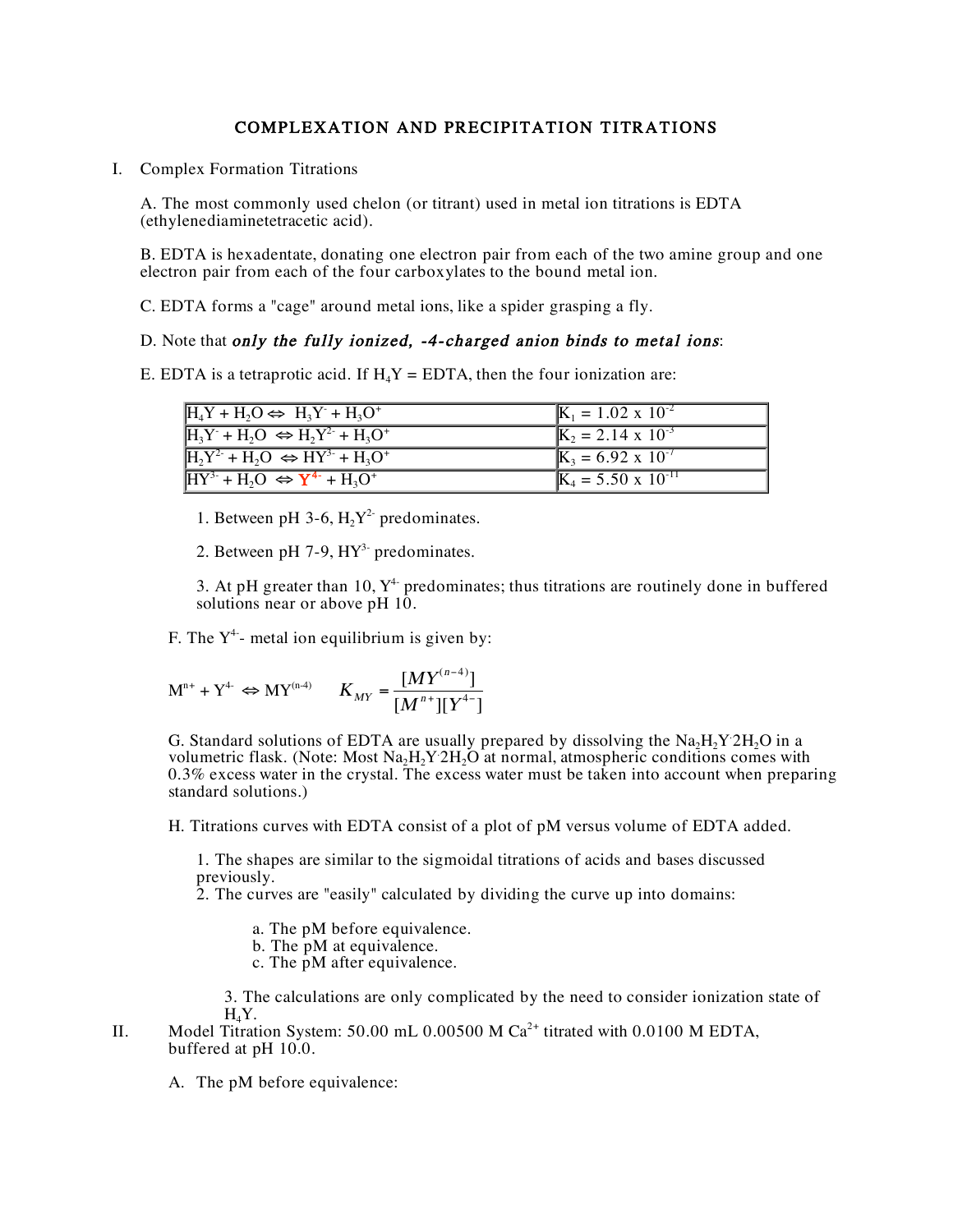1. No EDTA added:  $pM = -log([Ca^{2+}]) = -log(0.00500) = 2.3$ 

2. EDTA added, but before equivalence: (Assume 10.00 mL EDTA solution has been added; all other volumes in the domain would be calculated the same way).

$$
Ca^{2+} + Y^{4-} \Leftrightarrow CaY^{2-}
$$

a. The [Ca<sup>2+</sup>] in solution comes from the untitrated  $Ca^{2+}$  and the  $Ca^{2+}$  from the back dissociation of the CaY<sup>2-</sup> complexes.

b. Since the formation constant for the  $CaY^2$  complex is so large, the  $Ca^{2+}$  from back dissociation is assumed to be negligible.

$$
[Ca2+] = \frac{\text{\# moles Ca originally} - \text{\# moles EDTA added}}{\text{total volume}}
$$

$$
= \frac{(50 \text{mL})(0.005 M) - (10 \text{mL})(0.01 M)}{50 + 10} = 2.5 \cdot 10^{-3} M
$$

- B. At equivalence: All the  $Ca^{2+}$  is titrated to  $CaY^2$ 
	- 1. The #moles Ca<sup>2+</sup> initially = # moles  $Y^4$  added.
	- 2. All the free  $Ca^{2+}$  in solution comes from back dissociation of  $CaY^2$  and must be calculated from the amount of  $CaY<sup>2-</sup>$  in solution:

$$
[CaY^{2-}] = \frac{\text{\# moles } Ca^{2+} \text{ initially}}{\text{total volume}} = \frac{(50 \text{ mL})(0.005 M)}{50 \text{ mL} + 25 \text{ mL}} = 3.33 \cdot 10^{-3} M
$$
  
Substituting into the formation constant expression:

$$
K_{\text{CaY}^{2-}} = \frac{[CaY^{2-}]}{[Ca^{2+}][Y^{4-}]} = \frac{[CaY^{2-}]}{[Ca^{2+}][\alpha_4 C_{\text{EDTA}}]}
$$

where  $C_{\text{EDTA}}$  is the total concentration of **all** EDTA species.

Rearranging,

$$
\alpha_4 K_{\text{CaY}^2} = \frac{[CaY^2]}{[Ca^{2+}][C_{\text{EDTA}}]}
$$

- 3.  $\alpha_4 K_{\text{CAY2}}$  is called a conditional formation constant, since it is pH-dependent.
- J 3. Values for  $\alpha_4$  can be looked up in tables for the various pH's. (At pH 10,  $\alpha_4 = 0.35$ ;  $K_{\text{CAY2}} = 5.0 \times 10^{+10}$ . Substituting into the expressions above:

$$
(0.35) \cdot (5.0 \cdot 10^{+10}) = \frac{[3.33 \cdot 10^{-3} - x]}{[x][x]} \implies x = [Ca^{2+}] = 4.36 \cdot 10^{-7}
$$

C. Post equivalence: (Assume 35.00 mL of EDTA solution added)

1. All the calcium ion is complexed with EDTA.